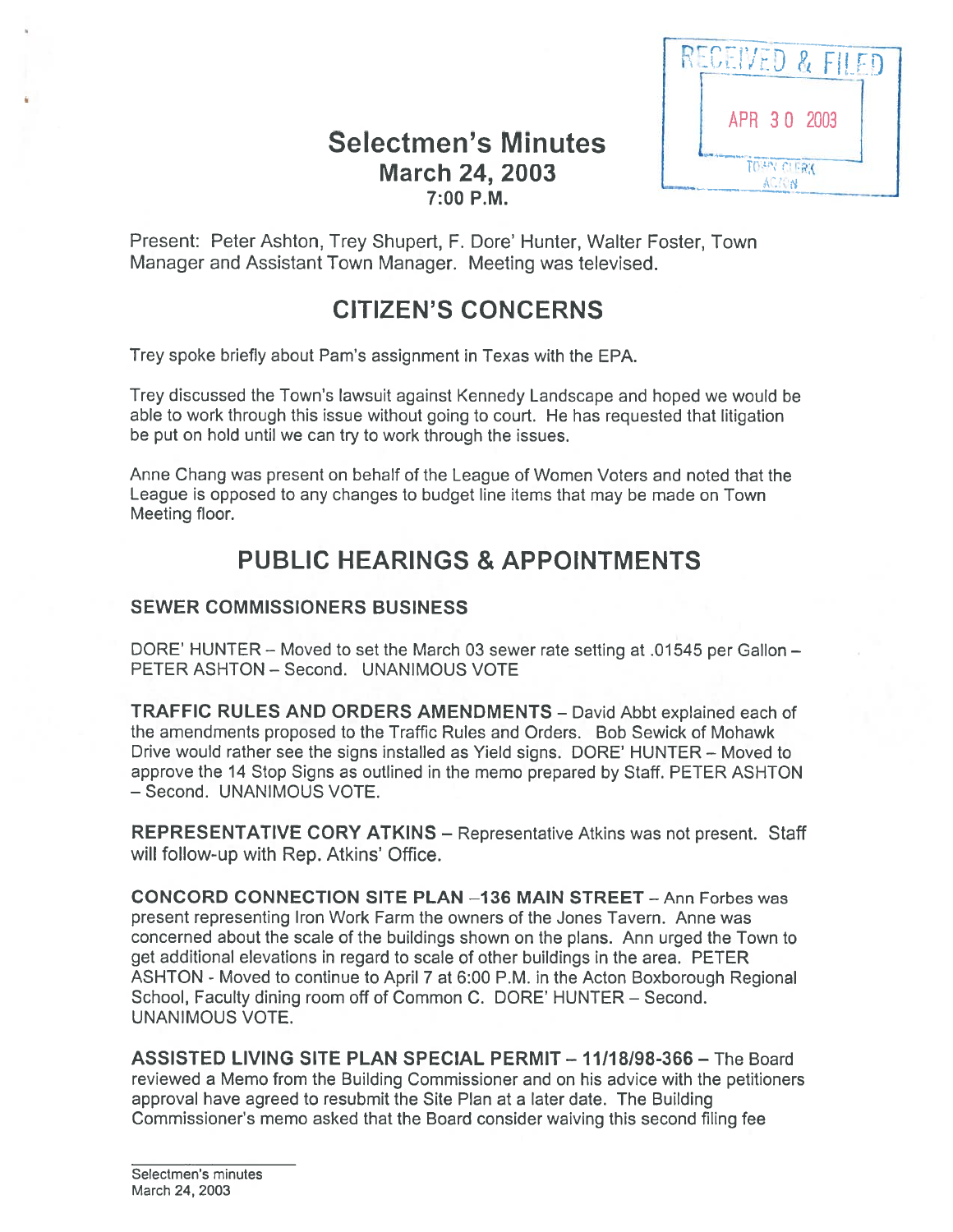because the continuation is to assist the Town. DORE' HUNTER — Moved to approve and to waive the second filing fee. WALTER FOSTER — Second. UNANIMOUS VOTE.

#### SELECTMEN'S BUSINESS

BUDGET DISCUSSION -The Town Manager attempted to explain the Budget issues with regard to Minuteman. The numbers keep changing. If we ge<sup>t</sup> results in lobbying our share will be down to around \$800,000. Don will spea<sup>k</sup> with the Supt. during the next week. Trey wanted to invite Supt. Fitzgerald to come to the April  $7<sup>th</sup>$  meeting.

EAGLE SCOUT COURT OF HONOR - Trey Shupert will attend.

DEPT. OF CORRECTION LAND – Dore' outlined the meeting with the State and the hope of those attending that we could be able to ge<sup>t</sup> any surplus land for <sup>p</sup>laying fields.

#### OTHER BUSINESS

Trey spoke about the rumor that on Town Meeting floor monies would be taken from School and applied to Public Safety. It is also rumored that monies would be taken from municipal side and given to the schools. It is the recommendation of AGL that we stick to our budgets if the over-tide is approved we submit A Budget if it fails, we will submit the <sup>B</sup> Budget. It was noted that we vigorously discourage any attempt on Town Meeting floor to change the Budgets as they were submitted. Trey said that some of the people opposed to the override are saying the BOS are trying to scare the citizens in order to ge<sup>t</sup> the override. PETER ASHTON — Moved to continue with the path we have agreed on in ALG. DORE' HUNTER — Second. UNANIMOUS VOTE.

## CONSENT AGENDA

DORE' HUNTER - Moved to approve with the additional Extra Info Item requesting permission to use the Town Hall Parking Lot for <sup>a</sup> Tag Sale — PETER ASHTON - Second. UNANIMOUS VOTE.

### TOWN MANAGER'S REPORT

### EXECUTIVE SESSION

WALTER FOSTER -Moved to go into Executive Session to discuss litigation -PETER ASHTON - SECOND. The Board will only return to open session to adjourn. Roll Call taken by the Clerk, All Ayes.

Christine Joyce Mallow Clerk 1-2

D'ate *I* 

Recording Clerk

Selectmen's minutes March 24, 2003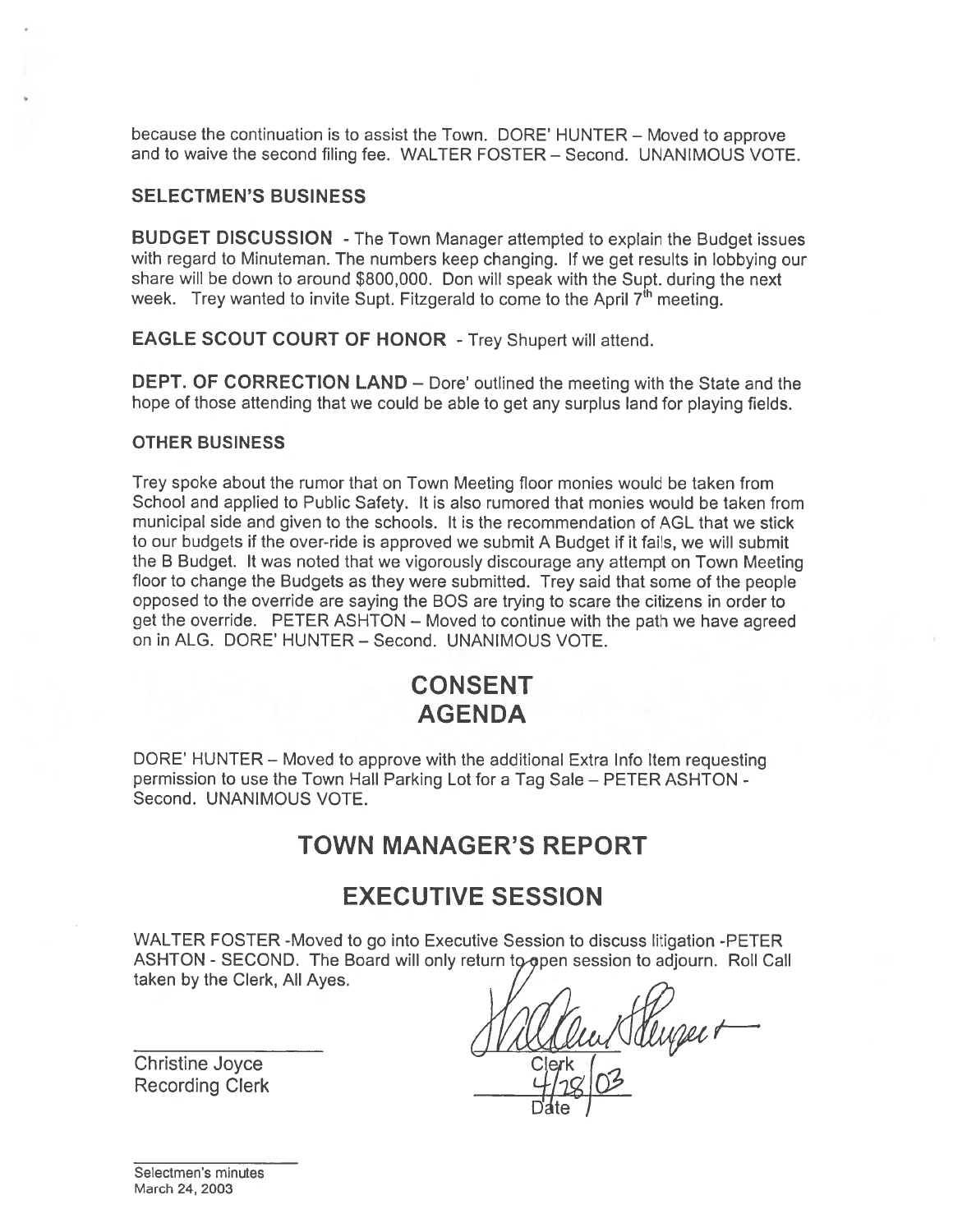March 21, 2003

TO: Board of Selectmen, Sewer Commissioners

FROM: Trey Shupert, Chairman

SUBJECT: Selectmen and Sewer Commissioners Report

# March 24, 2003 MEETING BEGINS AT 7:00 P.M.

## I. CITIZEN'S CONCERNS

### II SEWER COMMISSIONER'S BUSINESS

1. 7:05 RATE SETTING FOR APRIL- Enclosed <sup>p</sup>lease find recommendations and staff comments for Board consideration.

### III. PUBLIC HEARINGS & APPOINTMENTS

- 2. 7:10 TRAFFIC RULES AND ORDERS, PROPOSED AMENDMENTS Enclosed please find materials in the subject regard for Board consideration.
- 3. 7:15 REPRESENTATIVE CORY ATKINS Rep Atkins will be presen<sup>t</sup> to update the Board and answer any questions the Board may have.
- 4. 7:30 CONCORD CONNECTION SITE PLAN 136 Main Street Continued.
- 5. 8:00 ASSISTED LIVING SITE PLAN/SPECIAL PERMIT # 11/18/98-366 PHASE 11-DEVON DRIVE – Continued from February 24<sup>th</sup>. – Enclosed please find a reques<sup>t</sup> to withdraw this Site Plan/Special Permit and Staff comment regarding the filing fee for the refilling.

### IV. SELECTMEN'S BUSINESS

6. BUDGET DISCUSSION - MINUTEMAN ASSESSMENT - Enclosed please find a revised Assessment letter and related materials for Board consideration.

7. SCOUT EAGLE SCOUT COURT OF HONOR – Enclosed please find an invitation to attend Christopher Sharp's Ceremonies on April 26<sup>th</sup> for Board assignment.

8. DEPARTMENT OF CORRECTION LAND - Selectman Hunter will seek the Board's approval of <sup>a</sup> letter of interest regarding additional recreation land on School Street.

#### 9. OTHER BUSINESS

### V CONSENT AGENDA

10. ACCEPT MINUTES — Enclosed <sup>p</sup>lease find minutes of February 24, 2003 for Board acceptance.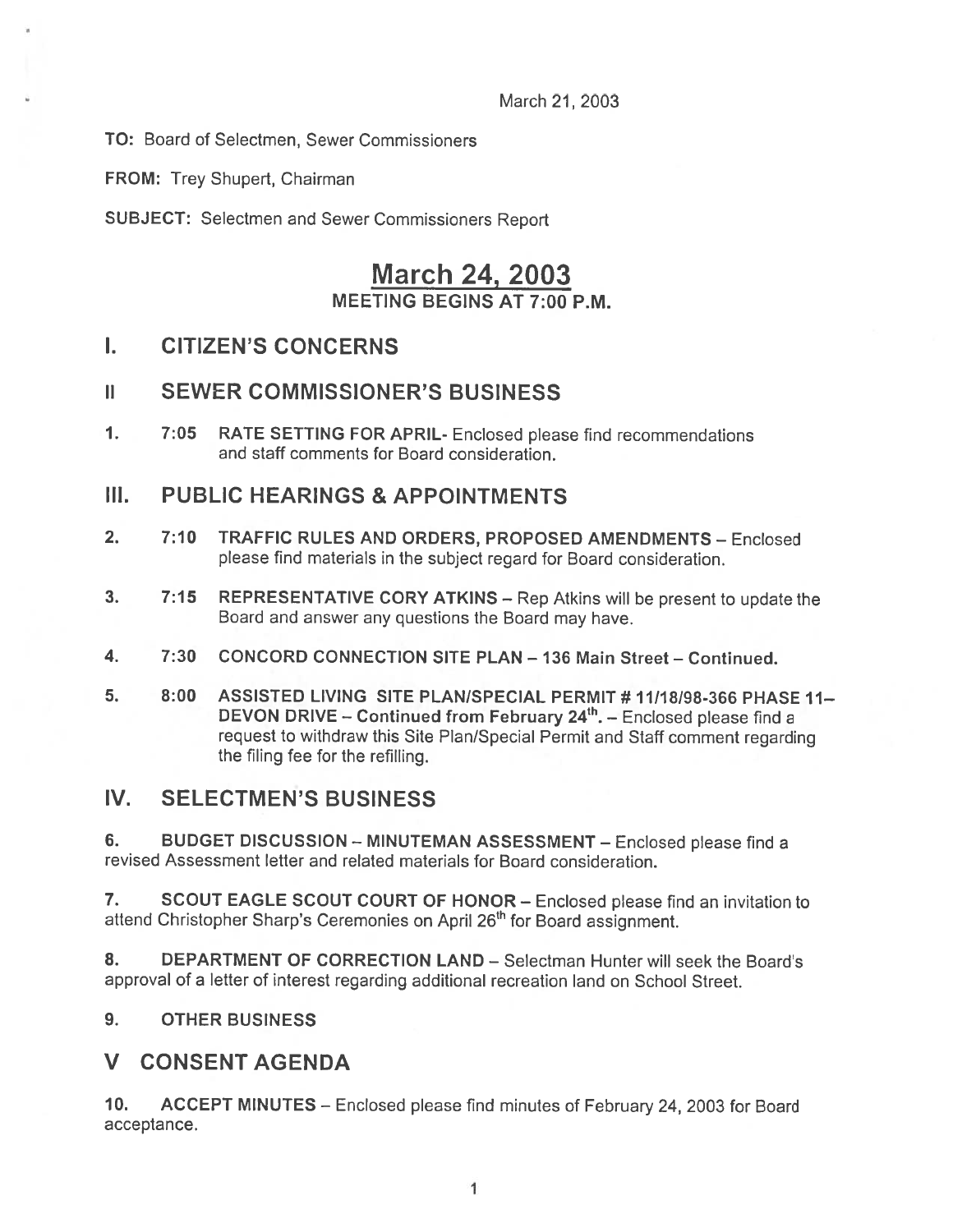11. ONE DAY LIQUOR LICENSE REQUESTS, NARA PARK-Enclosed please find two One Day Liquor License appiications in conjunction with <sup>a</sup> Barbecue event scheduled for August <sup>16</sup> and Acton Day scheduled for September 20, <sup>2003</sup> for Board consideration.

12. ACTON GARDEN CLUB PLANT SALE — Enclosed <sup>p</sup>lease find <sup>a</sup> request and staff comment regarding the Annual Garden Club Plant sale for Board consideration

13. FRIENDS OF THE ACTON LIBRARIES — Enclosed <sup>p</sup>lease find <sup>a</sup> request for permission to use the front lawn of the Library for the Annual June Book Sale scheduled for June 7, <sup>2003</sup> for Board consideration.

14. DONATIONS TO YOUTH SERVICES DIVISION — Enclosed <sup>p</sup>lease find <sup>a</sup> request from the Police Chief for the Board's acceptance of three donations to the Youth Services Division. Capizzi and Co. in the amount of \$250.00, Mr. and Mrs. Muff in the amount of \$25.00 and Berlin Auto Parts in the amount of \$1,140.00.

15. TRUST FUND ASSISTANCE — Enclosed <sup>p</sup>lease find two confidential requests for Trust Fund assistance for Board consideration.

### VI. TOWN MANAGER'S REPORT

### VII EXECUTIVE SESSION

16. There will be <sup>a</sup> need for an Executive Session.

#### ADDITIONAL INFORMATION

Enclosed <sup>p</sup>lease find additional correspondence that is strictly informational and requires no Board action.

#### FUTURE AGENDAS

To facilitate scheduling for interested parties, the following items are scheduled for discussion on future agendas. This IS NOT <sup>a</sup> complete Agenda.

#### April 7, Town Meeting Begins

#### GOALS 2002-2003

- 1. Labor Negotiations & Improve Labor Relations environment (Peter/Trey)<br>2. Improve Communication with Town Boards (Peter/Trey)
- Improve Communication with Town Boards (Peter/Trey) Implement Chairman Round Table - (Trey) (for Dec/Jan) Revisit <sup>2020</sup> Planning Process for direction to make this process more beneficial towards Implementation of long-term vision (Trey).
- 3. Towne Building Reuse (Walter/Dore'/Peter)
- 4. ALG process be used for purpose of Budget Planning for FY04 (Walter/Trey)<br>5 Residential and Commercial Growth (Walter/Pam) (*PCRC FDC Continuing*
- 5 Residential and Commercial Growth (Walter/Pam) (PCRC EDC Continuing to meet)<br>6. Open Space and Recreation Plan (Peter/Walter) Completed
- 6. Open Space and Recreation Plan (Peter/Walter) Completed<br>7. Health Insurance Trust Agreement (Peter) (Peter still working
- 7. Health Insurance Trust Agreement (Peter) (Peter still working on getting comments from Water District.)<br>8. Decision on Pentamation Accounting System (Dore'/Peter) (Proposals are being looked at by staff)
- 
- 9. Process Planning for "Life after NESWC" (Pam/Peter) (John Murray is looking at this) 9. Process-organizational change (Walter/Dore') (John Murray is looking at this)
- Joint IT process-organizational change (Walter/Dore') (
- 11. Implement an on-going Public Relations campaign regarding budgetary situation (Trey/Walter) (ALG put plan in place A/B)